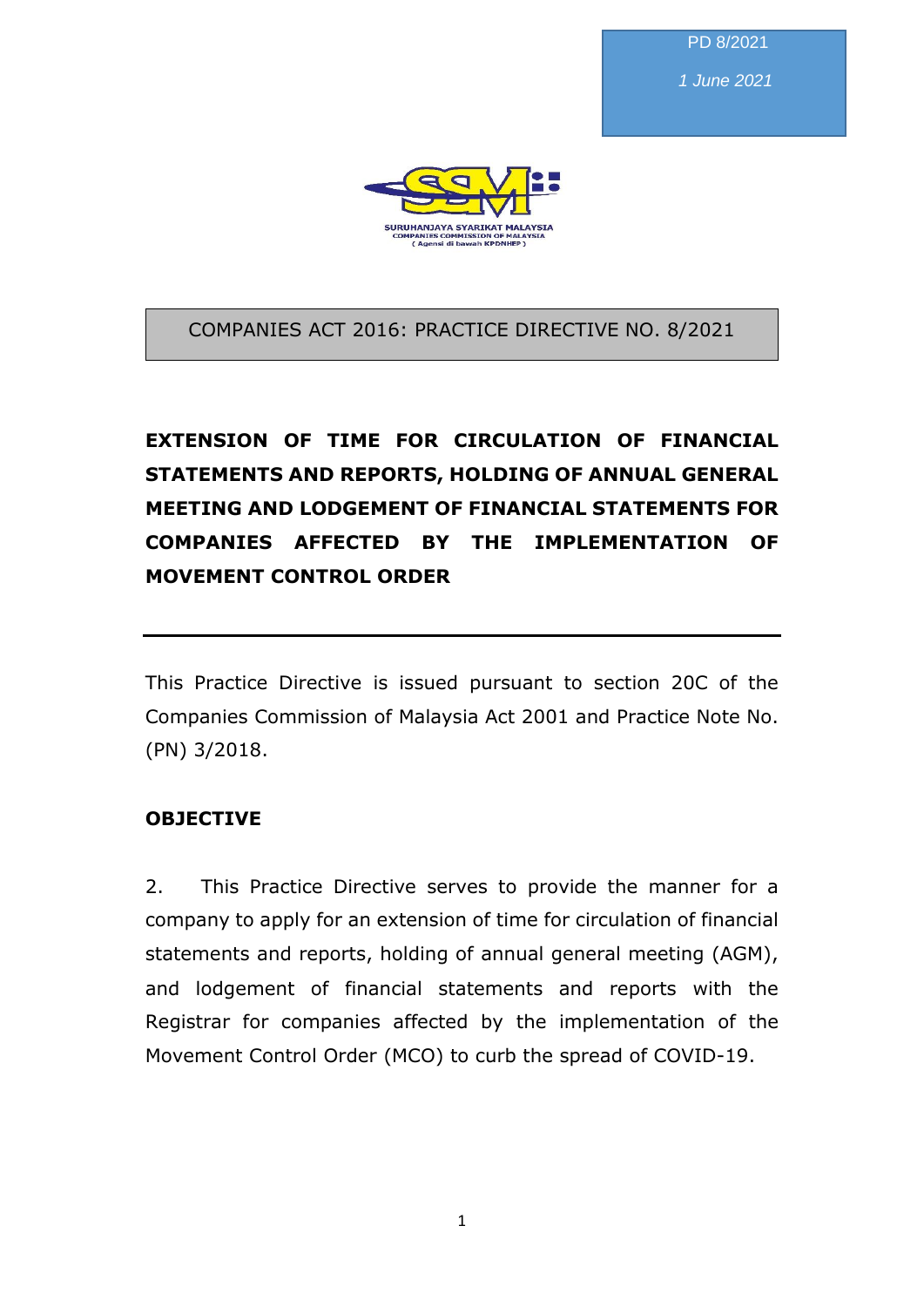*1 June 2021*

### **BACKGROUND**

3. Due to the recent surge in daily cases of COVID-19 infection and the emergence of several new variants which are more lethal and higher rate of infectivity, since 11 January 2021, the Government has carried out various degree of MCO in different phases for different states under the Prevention and Control Diseases Act 1988.

4. Following the implementation of MCO, companies may face constraints to prepare and audit their financial statements and reports or to hold an AGM. As a result, the affected companies may not be able to comply with the specified timeframe to circulate financial statements and reports to their members, to hold AGM, as well as to lodge their financial statements and reports with the Registrar.

### **REQUIREMENTS OF THE LAW**

### **Circulation of Financial Statements and Reports**

5. Section 258(1) of the Companies Act 2016 (CA 2016) provides that a company must circulate its financial statements and reports to its member:

- (a) in the case of a private company, within 6 months of its financial year end; and
- (b) in the case of a public company, shall be at least 21 days before the date of its AGM.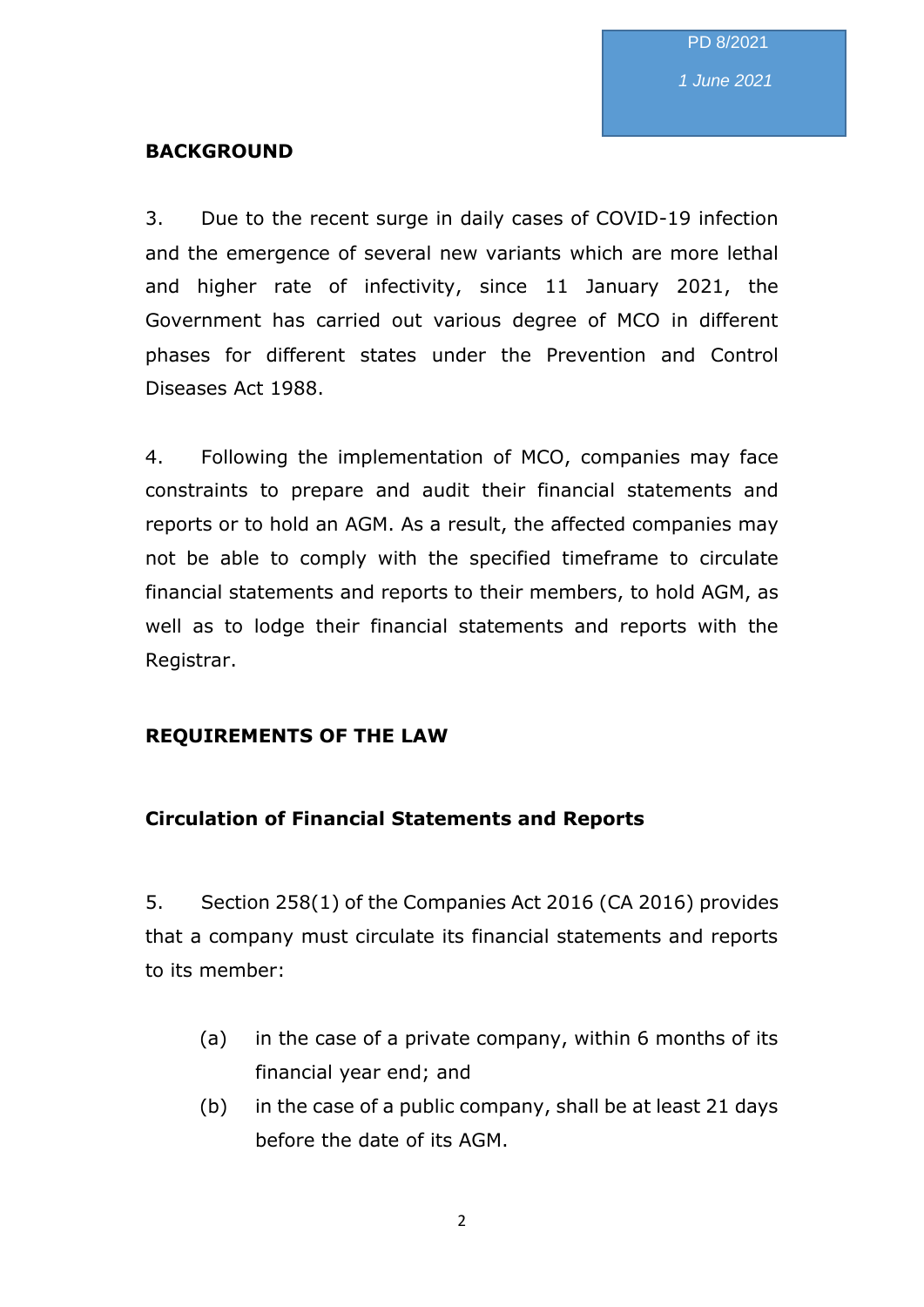*1 June 2021*

6. In the event where the circulation of financial statements and reports cannot be made within the stipulated timeframe, the company may submit an application for an extension of time by complying with the procedures specified under PN 3/2018.

### **Annual General Meeting**

7. Section 340(2) of CA 2016 provides that every public company must hold an AGM within 6 months form the date of its financial year end and not later than 15 months from the date of its last preceding AGM.

8. If a company is unable to hold an AGM within the stipulated timeframe, the company may apply to the Registrar for an extension of time to hold its AGM by giving grounds to the satisfaction of the Registrar pursuant to section 340(4) of CA 2016.

### **Lodgement of Financial Statements and Reports**

9. Section 259(1) of CA 2016 provides that a company must lodge with the Registrar a financial statements and reports:

- (a) in the case of a private company, within 30 days from the date the financial statements and reports are circulated to its members; and
- (b) in the case of a public company, within 30 days from the date of its AGM.

10. Pursuant to section 259(2) of CA 2016, if a company apply for an extension of time before the expiry of the period specified in

3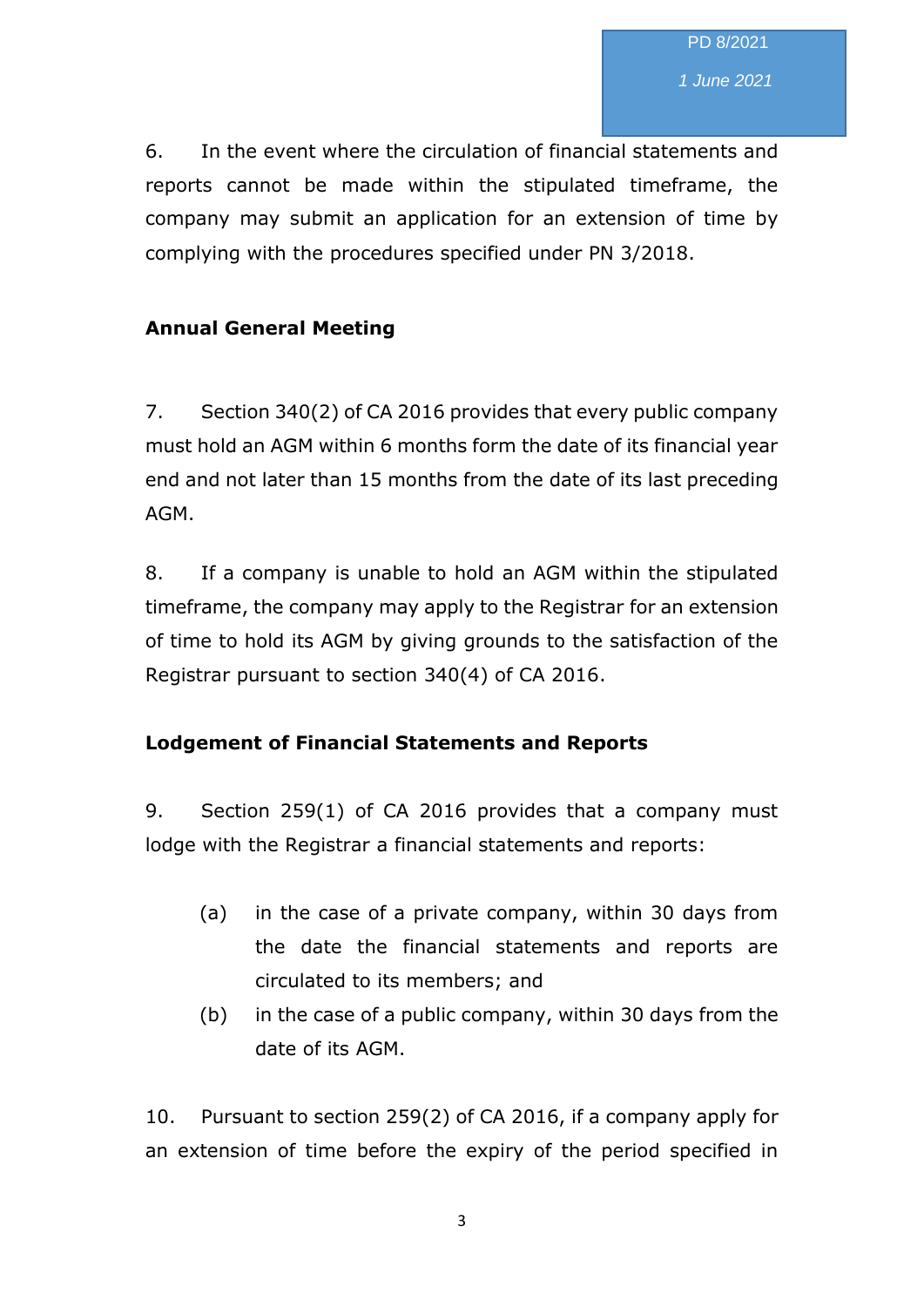section 259(1) of CA 2016, the Registrar may extend the period to such period as the Registrar considers fit.

### **Fees for the application for extension of time**

11. In the applications for extension of time to hold an AGM, circulation and/or lodgement of financial statements and reports, the company is required to pay a fee of RM100 as specified under item 19, 23 and 40 of the Schedule to the Companies Regulations 2017 (CR 2017) respectively.

12. However, pursuant to Regulation 8(5) of the CR 2017, the Registrar may reduce or waive, partly or in wholly, any fees specified under the Schedule.

# **SPECIAL PROCEDURES FOR APPLICATION OF EXTENSION OF TIME FOR CIRCULATION OF FINANCIAL STATEMENTS AND REPORTS, HOLDING OF ANNUAL GENERAL MEETING AND LODGEMENT OF FINANCIAL STATEMENTS FOR COMPANIES AFFECTED BY THE IMPLEMENTATION OF MOVEMENT CONTROL ORDER**

13. In order to facilitate the affected companies to prepare and audit the financial statements and reports and comply with the requirements of the CA 2016, the Registrar invokes the following:

(a) to grant an extension of time for a period of 90 days for affected companies to circulate financial statements and reports in accordance with the powers under PN 3/2018;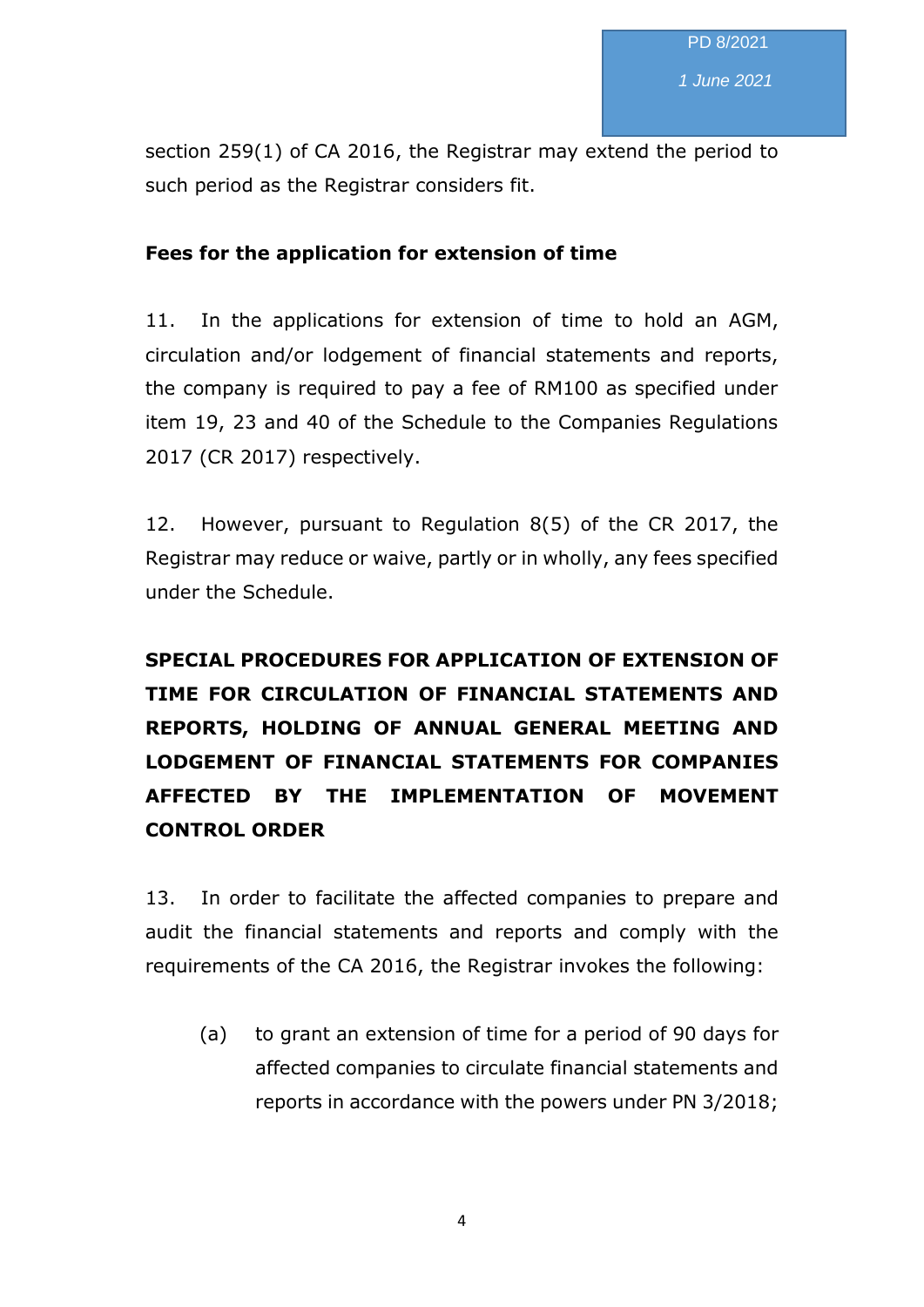- (b) to grant an extension of time for a period of 90 days for affected companies to hold an AGM in accordance with the powers under section 340(4) of CA 2016; and
- (c) to grant an extension of time for a period of 90 days for affected companies to lodge financial statements and reports in accordance with the powers under section 259(2) of CA 2016.

14. Notwithstanding the extension of time specified under paragraph 13, the following requirements must be observed:

- (a) the company must comply with all the requirements as specified in this Practice Directive;
- (b) an application for extension of time must be submitted to the Registrar by completing the information in Appendix (A); and
- (c) the application must be submitted to the Registrar within the timeframe and through the email address specified in the First Schedule of this Practice Directive.

15. The fee of RM100 for the application of extension of time made under this Practice Directive is waived in accordance with the powers of the Registrar under Regulation 8(5) of CR 2017.

16. Subject to paragraph 14, the extension of time under paragraph 13 applies only to eligible companies specified in the First Schedule of this Practice Directive.

17. The Registrar will grant the eligible companies an extension of time as follows: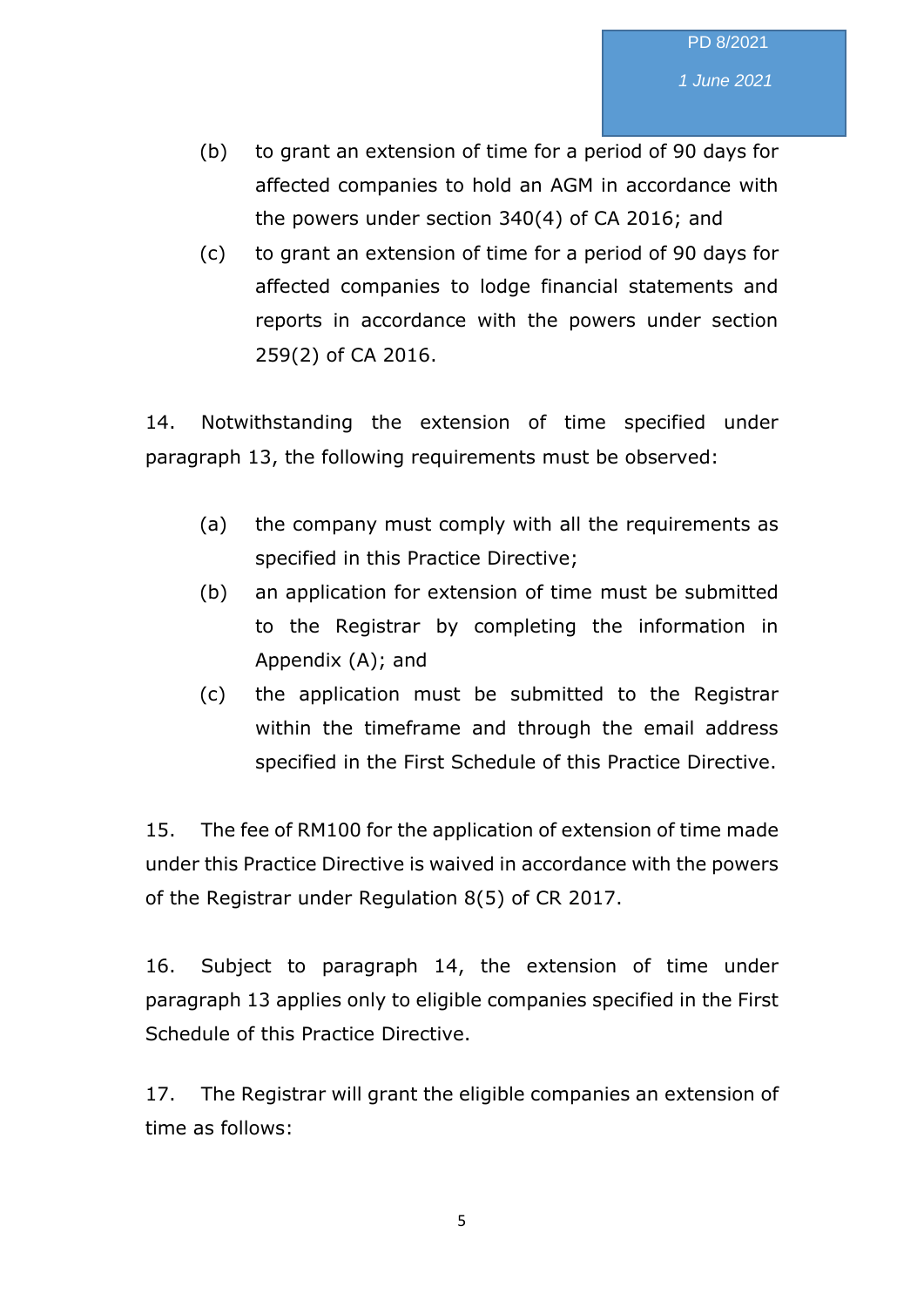*1 June 2021*

- (a) For circulation of financial statements and reports, the 90 days period will be effective from the date the financial statement and reports were supposed to be circulated.
- (b) For holding of AGM, the 90 days period will be effective from the date the AGM was supposed to be held.
- (c) For circulation of financial statements and reports, the 90 days period will be effective from the date the financial statements and reports were supposed to be lodged with the Registrar.

18. This Practice Directive clarifies the special procedures for companies to apply for an extension of time to circulate financial statements and reports, to hold an AGM or to lodge financial statements and reports in facilitating companies affected by the implementation of the MCO.

## **REGISTRAR OF COMPANIES COMPANIES COMMISSION OF MALAYSIA 1 June 2021**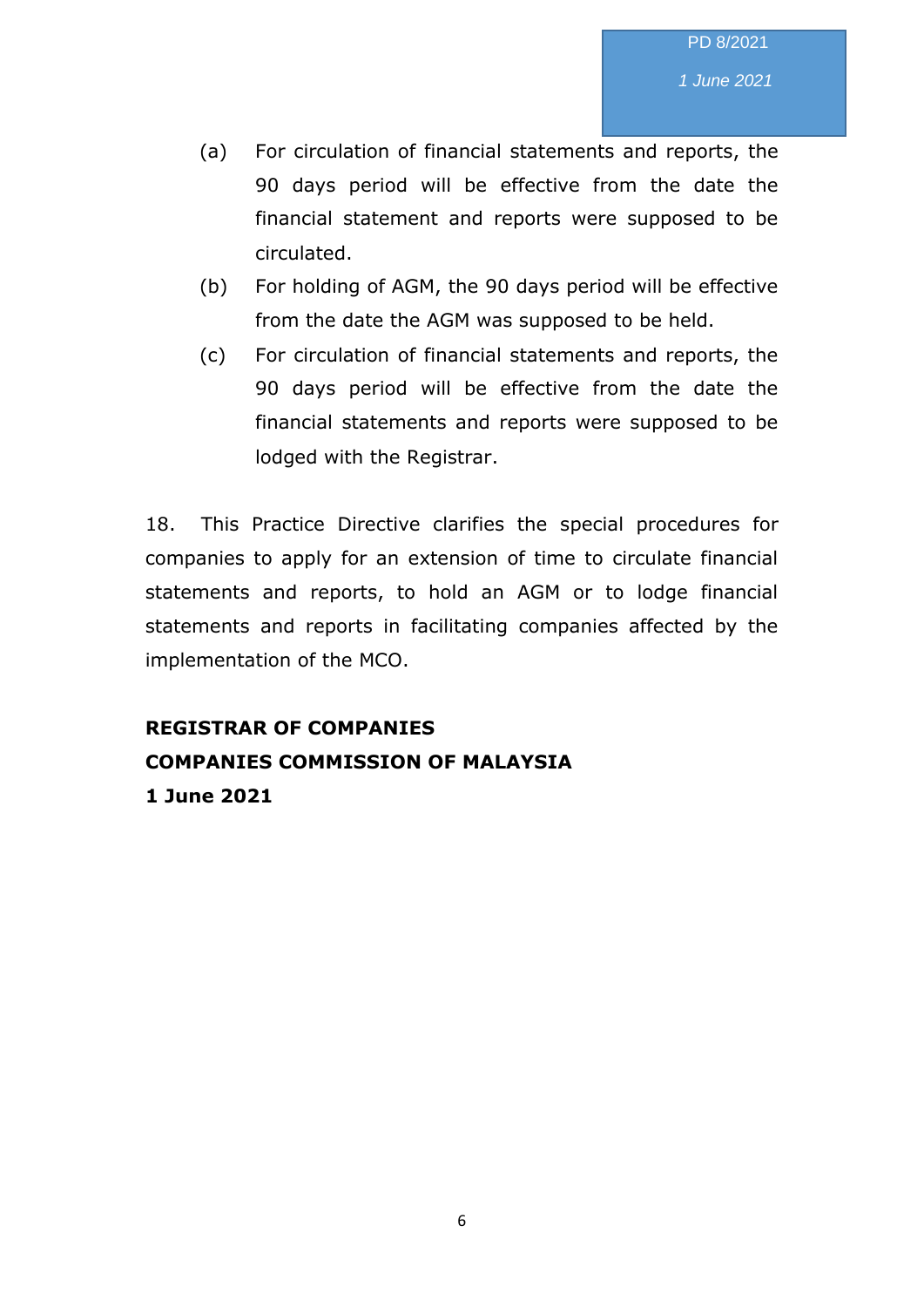PD 8/2021

*1 June 2021*

### **FIRST SCHEDULE**

| No. | <b>Period of</b><br><b>Movement</b><br><b>Control</b><br><b>Order</b> | <b>Companies</b>   | <b>Timeframe for</b><br>submission of<br>application for an<br>extension of time |
|-----|-----------------------------------------------------------------------|--------------------|----------------------------------------------------------------------------------|
| 1.  | 1 June 2021                                                           | Companies having   | 1 June 2021 until 31 July                                                        |
|     | to 14 June                                                            | financial year end | 2021                                                                             |
|     | 2021.                                                                 | <b>AFTER 31</b>    | (email to:                                                                       |
|     |                                                                       | October 2020 to    | eotmco3@ssm.com.my).                                                             |
|     |                                                                       | 31 January 2021.   |                                                                                  |
|     |                                                                       |                    |                                                                                  |